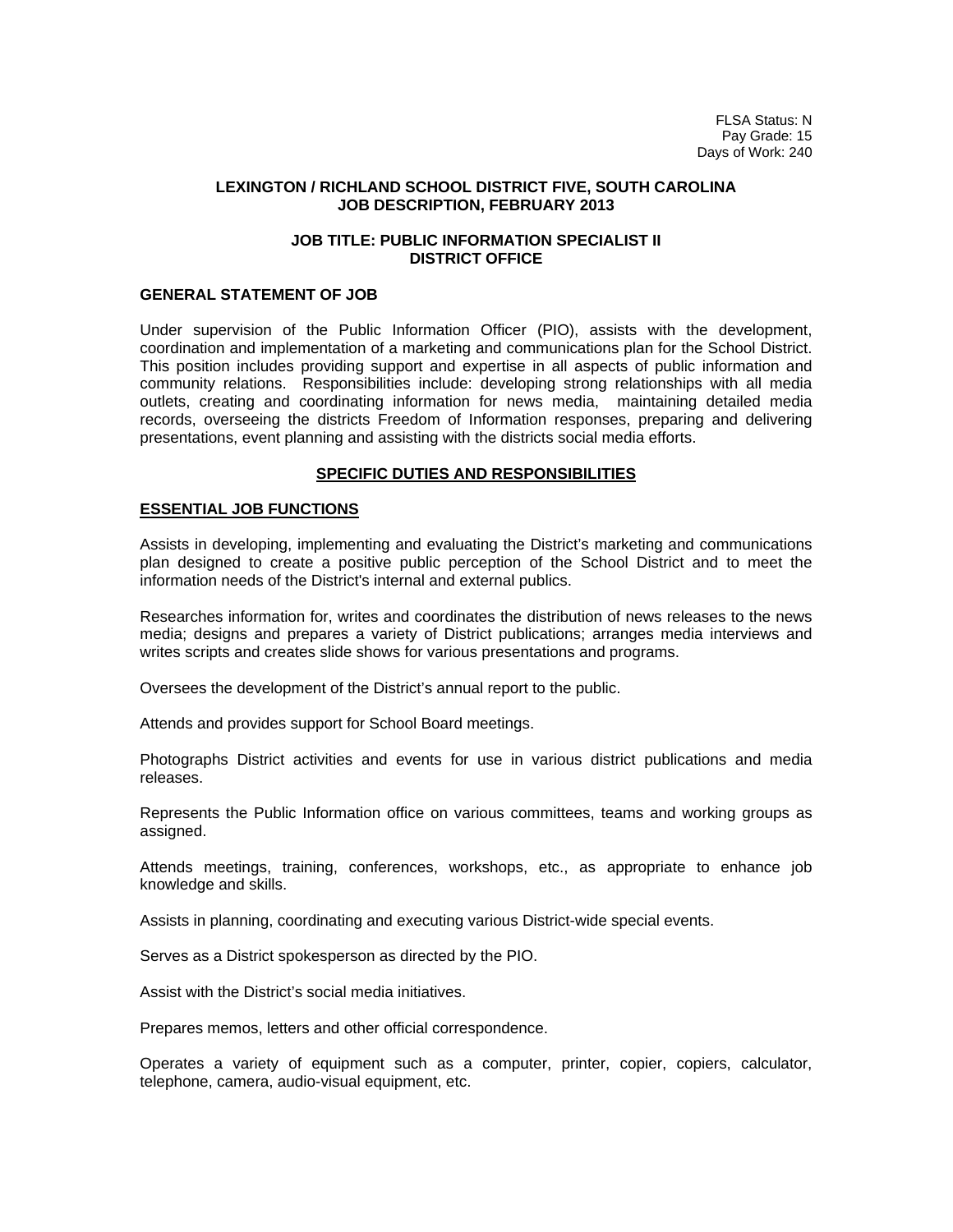Uses clerical, copier, computer, photography and graphics supplies.

Oversees the District's S.C. Freedom of Information Act responses.

Interacts and communicates with various groups and individuals such as the immediate supervisor, Superintendent, other District administrators and staff, school administrators and staff, Board members, State Department of Education personnel, elected officials, news media, business/community leaders, various councils and committees, County and municipal personnel, personnel of other school districts, vendors, students, parents and the general public.

## **ADDITIONAL JOB FUNCTIONS**

Assists in setting up for various meetings.

Performs routine administrative/office tasks as required, including but not limited to preparing reports and correspondence, copying and filing documents, answering the telephone, sending and receiving faxes, entering and retrieving computer data, etc.

Assists in the Copy and Imaging Center as needed.

Performs related duties as required.

## **MINIMUM TRAINING AND EXPERIENCE**

Requires a Bachelor's degree in journalism, public relations, English, education or other relevant field, plus five years of successful experience as a public information, communications or marketing professional. Must possess a valid state driver's license.

# **MINIMUM QUALIFICATIONS OR STANDARDS REQUIRED TO PERFORM ESSENTIAL JOB FUNCTIONS**

**Physical Requirements**: Requires light work that involves walking or standing some of the time and involves exerting up to 20 pounds of force on a recurring basis, or skill, adeptness and speed in the use of fingers, hands or limbs on repetitive operation of mechanical or electronic office or shop machines or tools within moderate tolerances or limits of accuracy.

**Data Conception**: Requires the ability to compare and/or judge the readily observable functional, structural or compositional characteristics (whether similar to or divergent from obvious standards) of data, people or things.

**Interpersonal Communications**: Requires the ability of speaking and/or signaling people to convey or exchange information. Includes giving assignments and/or directions to co-workers and volunteers and receiving assignments and/or direction from supervisor.

**Language Ability**: Requires ability to read a variety of professional reports and documentation, policy and procedure manuals, dictionaries, etc. Requires the ability to prepare general reports, presentation materials, correspondence, news articles, publication copy, etc., with proper format, punctuation, spelling and grammar, using all parts of speech. Requires the ability to speak with and before others with poise, voice control and confidence.

**Intelligence**: Requires the ability to apply principles of logical thinking to define problems, collect data, establish facts and draw valid conclusions; to deal with several abstract and concrete variables. Requires the ability to apply influence systems in coordinating programs and affecting public perception of District programs and issues; to learn and understand relatively complex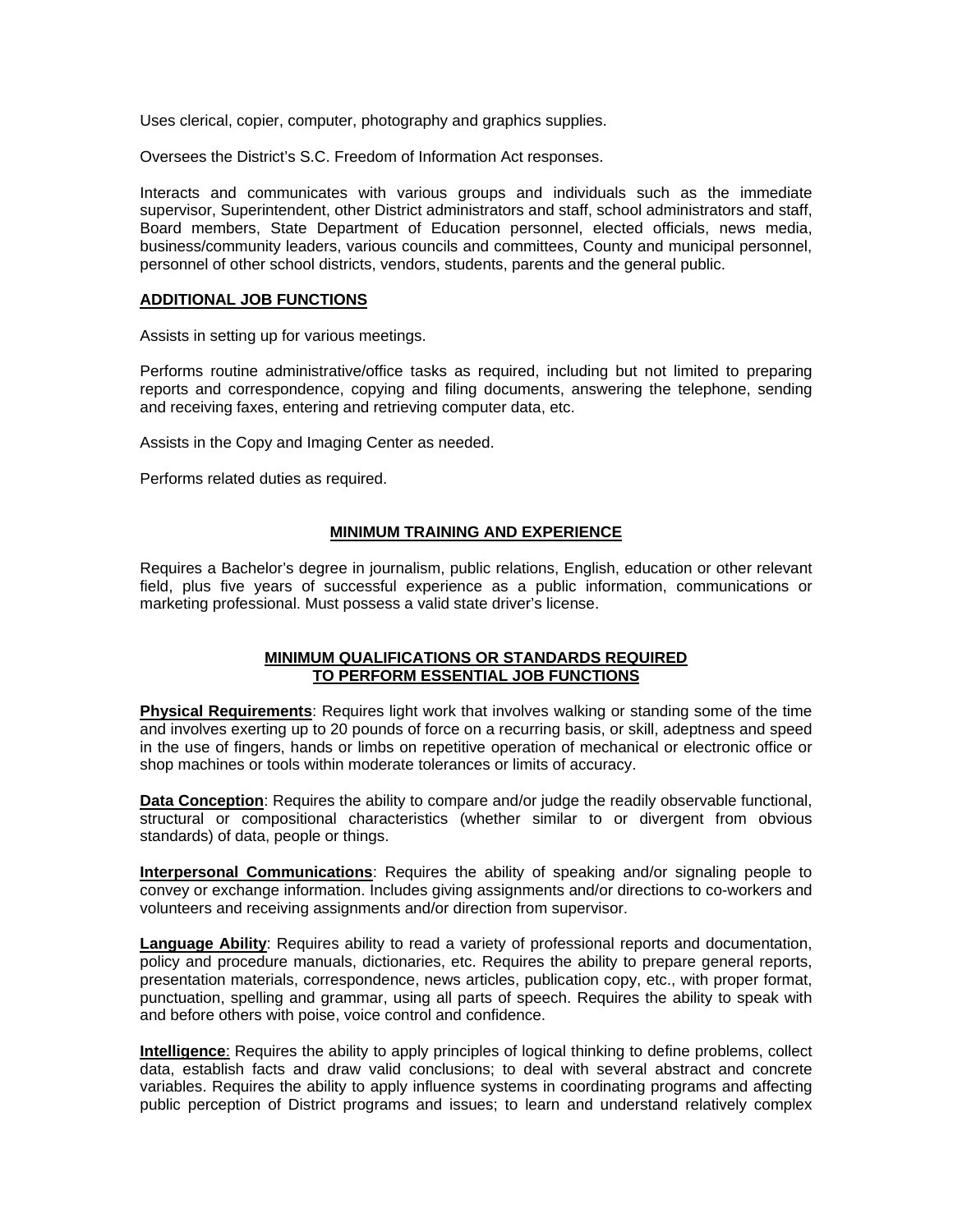principles and techniques; to make independent judgments in absence of supervision; to acquire knowledge of topics related to primary occupation. Must have the ability to comprehend and interpret received information.

**Verbal Aptitude**: Requires the ability to record and deliver information, to explain procedures, to follow and give verbal and written instructions; to use persuasive language in spoken and written form; to teach employees. Must be able to communicate effectively and efficiently with persons of varying educational/cultural backgrounds and in a variety of technical and/or professional languages including budgeting, public relations, journalism, marketing, publication production, graphics, etc.

**Numerical Aptitude**: Requires the ability to add and subtract totals, to multiply and divide, to determine percentages and decimals and to determine time. Must be able to analyze data and use practical applications of statistics.

**Form/Spatial Aptitude**: Requires the ability to inspect items for proper length, width and shape; to identify creative mixes and matches as in publication design, and visually read various information.

**Motor Coordination**: Requires the ability to coordinate hands and eyes using office machinery.

**Manual Dexterity**: Requires the ability to handle a variety of items, keyboards, office equipment, control knobs, buttons, switches, catches, graphics instruments and equipment, etc. Must have minimal levels of eye/hand/foot coordination.

**Color Discrimination**: Requires the ability to differentiate colors and shades of color.

**Interpersonal Temperament**: Requires the ability to deal with people beyond giving and receiving instructions. Must be adaptable to performing under moderate stress when confronted with emergency situations or tight deadlines. The worker may be subject to tension as a regular, consistent part of the job.

**Physical Communications**: Requires the ability to talk and hear: (talking: expressing or exchanging ideas by means of spoken words; hearing: perceiving nature of sounds by ear).

# **PERFORMANCE INDICATORS**

**Knowledge of Job:** Has knowledge of the methods, procedures and policies of the School District as they pertain to the performance of duties of the Public Information Specialist. Has knowledge of the organization of the District. Is knowledgeable in the laws, ordinances, standards and regulations pertaining to the specific duties and responsibilities of the position. Is able to make sound, educated decisions with minimal guidance. Has the ability to help plan and develop daily, short- and long-term goals related to District purposes. Is able to take the initiative to complete the duties of the position without constant direct supervision. Has the ability to plan, organize and prioritize daily assignments and work activities. Has knowledge in the areas of public / media relations, social media, journalism, marketing, customer service, etc.. Has the ability to offer instruction and advice to co-workers regarding communications methods and related policies. Is able to read and interpret complex materials pertaining to the responsibilities of the job. Is able to assemble and analyze information and make written reports and records in a concise, clear and effective manner. Has knowledge of the terminology and various professional languages used within the department. Has excellent knowledge of and skill in the use of proper English usage, grammar, punctuation and spelling; has the mathematical ability to handle required calculations. Has knowledge of and is able to use modern office practices and equipment; is able to effectively use computers for word and data processing and records management. Is able to produce quality work despite the stress of deadlines. Knows how to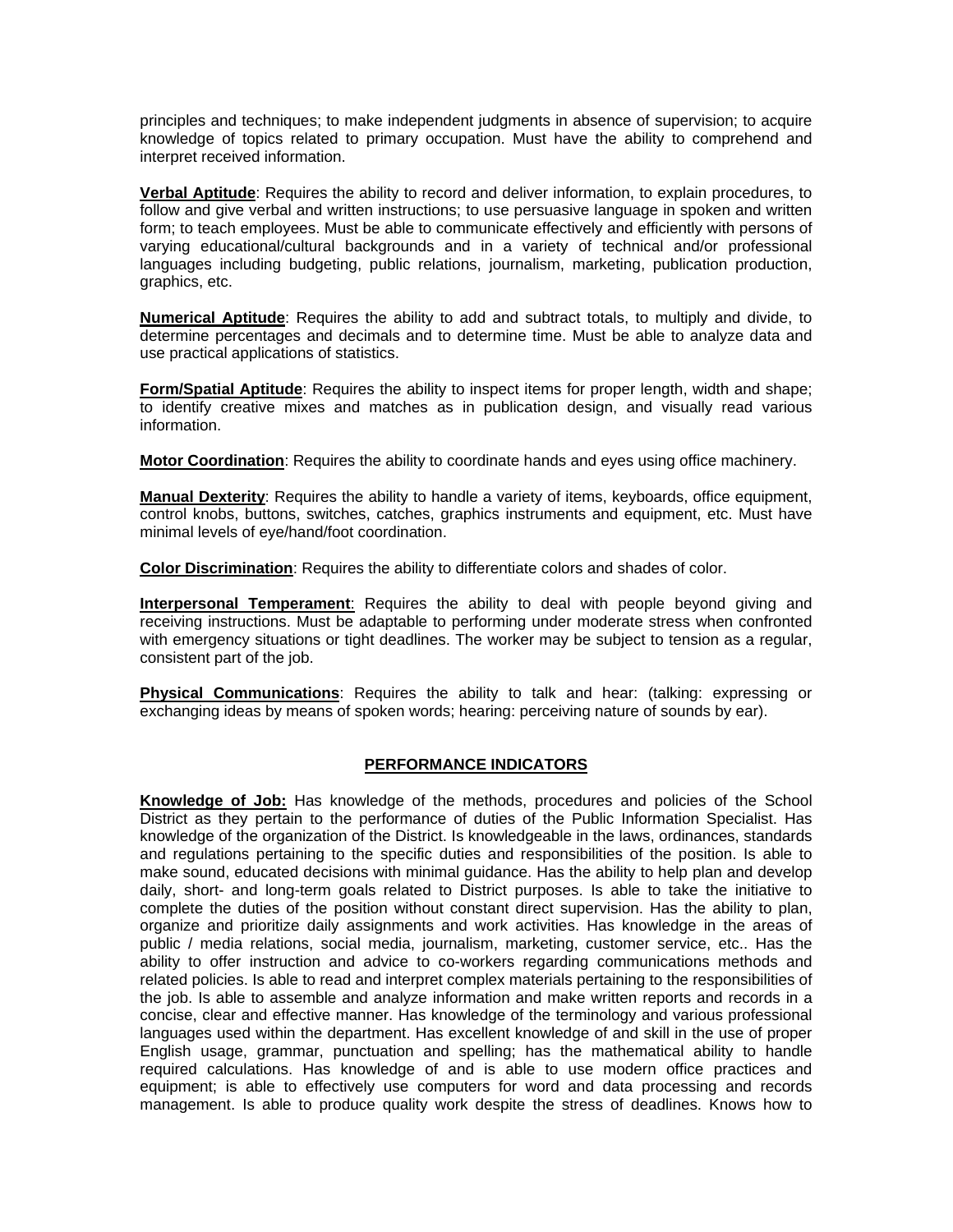maintain effective relationships with personnel of other departments, professionals and members of the public through contact and cooperation. Knows how to make public presentations with confidence and professionalism. Knows how to react calmly and quickly in emergency situations. Has the ability to learn and utilize new skills and information to improve job performance and efficiency.

**Quality of Work**: Maintains high standards of accuracy in exercising duties and responsibilities. Exercises immediate remedial action to correct any quality deficiencies that occur in areas of responsibility. Maintains high quality communication and interaction with internal and external entities with whom the position interacts.

**Quantity of Work**: Performs described Essential Functions and related assignments efficiently and effectively in order to produce quantity of work which consistently meets established standards and expectations.

**Dependability**: Assumes responsibility for completing assigned work. Completes assigned work within deadlines in accordance with directives, policy, standards and prescribed procedures. Maintains accountability for assigned responsibilities in the technical, human and conceptual areas.

**Attendance**: Attends and remains at work regularly and adheres to policies and procedures regarding absenteeism and tardiness. Provides adequate notice to higher management with respect to vacation time and leave requests.

**Initiative and Enthusiasm**: Maintains an enthusiastic, self-reliant and self-starting approach to meet job responsibilities and accountabilities. Strives to anticipate work to be accomplished, and initiates proper and acceptable action for the completion of work with a minimum of supervision and instruction.

**Judgment**: Exercises analytical judgment in areas of responsibility. Identifies issues or situations as they occur and specifies decision objectives. Identifies or assists in identifying alternative solutions to issues or situations. Implements decisions in accordance with prescribed and effective policies and procedures and with a minimum of errors. Seeks expert or experienced advice where appropriate and researches issues, situations and alternatives before exercising judgment.

**Cooperation**: Accepts supervisory instruction and direction and strives to meet the goals and objectives of same. Questions such instruction and direction when clarification of results or consequences are justified, i.e., poor communications, variance with established policies or procedures, etc. Offers suggestions and recommendations to encourage and improve cooperation intra- and inter-departmentally.

**Relationships with Others**: Shares knowledge with supervisors and co-workers for mutual benefit. Contributes to maintaining high morale among all employees. Develops and maintains cooperative and courteous relationships inter- and intra-departmentally, and with external entities with whom the position interacts. Tactfully and effectively handles requests, suggestions and complaints in order to established and maintain good will. Emphasizes the importance of maintaining a positive image.

**Coordination of Work**: Plans and organizes daily work routine. Establishes priorities for the completion of work in accordance with sound time-management methodology. Avoids duplication of effort. Estimates expected time of completion of work elements and establishes a personal schedule accordingly. Attends required meetings, planning sessions and discussions on time. Implements work activity in accordance with priorities and estimated schedules.